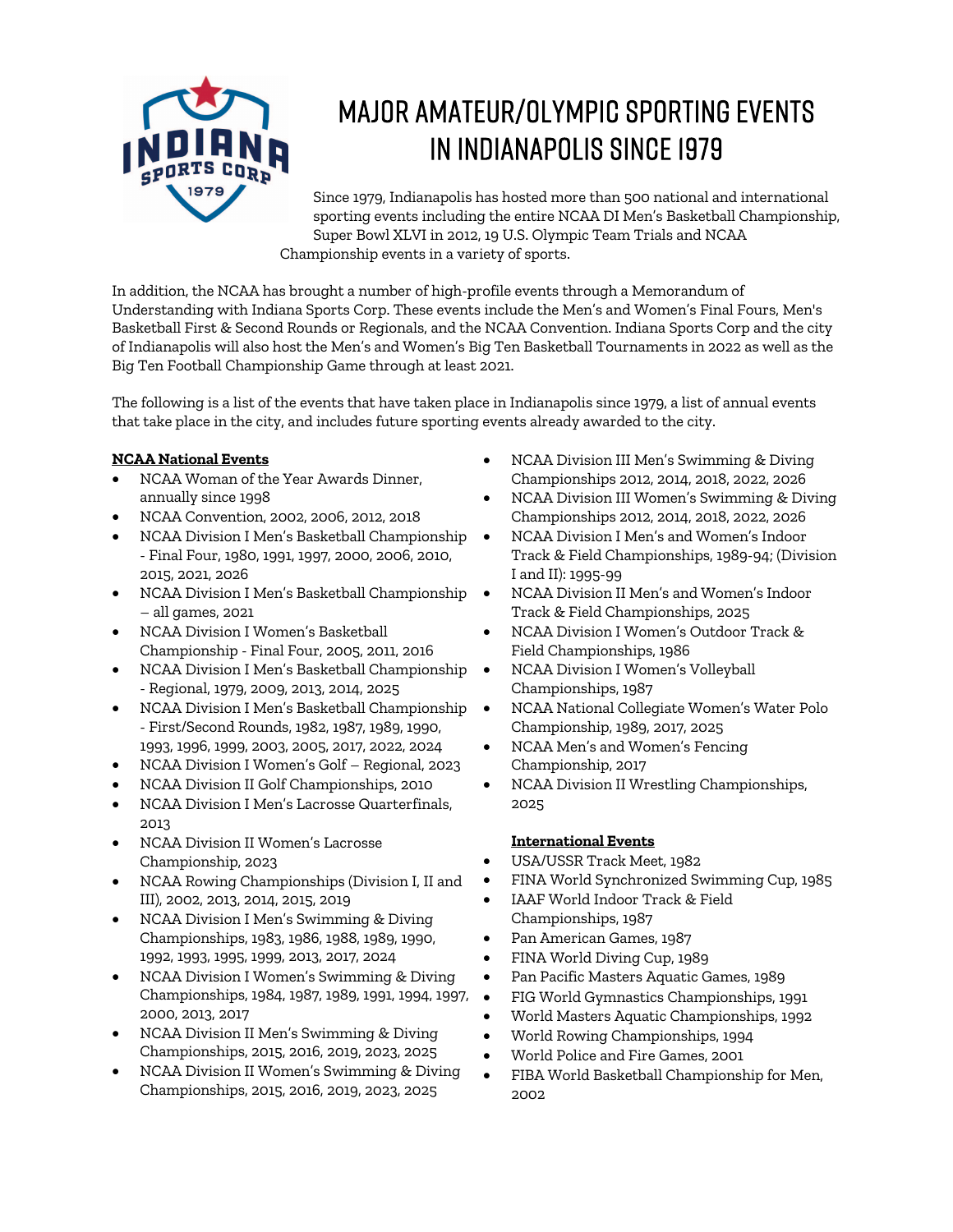- USA-Australia Swim Challenge "Duel in the Pool," 2003
- FINA World Swimming Championship, 2004
- The Solheim Cup, 2005
- FIBA AmeriCup Qualifier, 2020

# **National and Olympic Events**

- EDS National Cycling Championships, 1993, 1994, 1995
- EDS Masters Track Cycling Championships, 2000
- U.S. Cycling Federation Masters Road Championships, 2000
- U.S. Olympic Men's & Women's Basketball Team Exhibitions, 1996
- U.S. Olympic Team vs. NBA All-Star Basketball Game, 1984
- U.S. Canoe/Kayak Olympic Trials, 1988
- U.S. Olympic Congress, 1996
- U.S. Olympic Team Trials Diving, 1984, 1988, 1992, 1996, 2008, 2016, 2021
- USA Diving National Diving Championships, 2006
- USA Diving Senior National Championships, 2019
- USA Diving Junior National Championships, 2021
- U.S. Diving Indoor National Championships, 1983, 1986, 1998
- U.S. Olympic Festival (National Sports Festival), 1982
- U.S. Figure Skating National Championships, 1982
- American Cup Gymnastics Invitational, 1985
- U.S. Olympic Gymnastics Exhibition, 1984, 1992, 1996
- USA Gymnastics National Championships (P&G Championships), 1986, 1998, 2005, 2015
- National Gymnastics Congress, 1984, 1991, 1998, 2005
- USA Gymnastics Group Gymnastics National Championships, 2006
- U.S. Senior National Judo Championships, 1993, 1995
- U.S. Olympic Team Trials Rowing, 1988
- USRowing National Championships, 1986-96, 1998, 1999, 2005, 2006
- USRowing Masters National Championships, 2001
- U.S. Olympic Team Trials Swimming, 1984, 1992, 1996, 2000
- U.S. Open Swimming Championships, 1988, 1990, 1997, 2012
- U.S. Swimming National Championships, 1982, 1984, 1994, 2003, 2005, 2009, 2013
- Speedo Junior National Swimming Championships, 2007, 2012
- USA Swimming Indy Grand Prix, 2011, 2012
- U.S. Masters Swimming Championships, 1983, 1998, 2000
- U.S. Olympic Team Trials Synchronized Swimming, 1984, 1988, 1996
- U.S. Synchronized Swimming National Championships, 2007
- U.S. Indoor Water Polo Championships, 1984, 1986
- U.S. Table Tennis National Championships, 1993
- U.S. Olympic Team Trials Track and Field, 1988
- USA Outdoor Track & Field Championships, 1983, 1985, 1997, 2006, 2007
- U.S. Olympic Wrestling Trials, 2004
- U.S. Wrestling World Team Trials, 2003
- U.S. Olympic Awards Dinner, 1998

#### **Other Collegiate Events**

- Big Ten Football Championship Game, 2011, 2012, 2013, 2014, 2015, 2016, 2017, 2018, 2019, 2020, 2021
- Big Ten Football Media Day, 2021
- Big Ten Women's Basketball Tournament, 1995- 2000, 2002-12, 2014, 2016, 2017, 2018, 2019, 2020, 2021, 2022
- Big Ten Men's Basketball Tournament, 2002, 2004, 2006, 2008-12, 2014, 2016, 2020, 2021, 2022
- Big Ten Men's Basketball Tip-Off Luncheon, 1993, 1994
- Big Ten Women's Basketball Tip-Off Luncheon, 1992-96
- Big Ten Men's Basketball Media Day, 2021
- Big Ten Women's Basketball Media Day, 2021
- Big Ten Men's and Women's Outdoor Track & Field Championships, 1989
- Big Ten Men's Swimming & Diving Championships, 1983-89, 1991, 1993
- Big Ten Women's Swimming & Diving Championships, 1987, 1988, 1990, 1992, 1994, 1995, 1997, 2000
- College Football Playoff National Championship, 2022
- Horizon League (Midwestern Collegiate Conference) Baseball Championship, 1996, 2005
- Horizon League (Midwestern Collegiate Conference) Men's Basketball Championship, 1986, 1987, 1988, 1993, 1994, 2004, 2020, 2021, 2022
- Horizon League (Midwestern Collegiate Conference) Women's Basketball Championship, 1994, 1998, 2020, 2021, 2022
- Horizon League (Midwestern Collegiate Conference) Men's & Women's Cross Country Championships, 1979-87, 1998, 2006